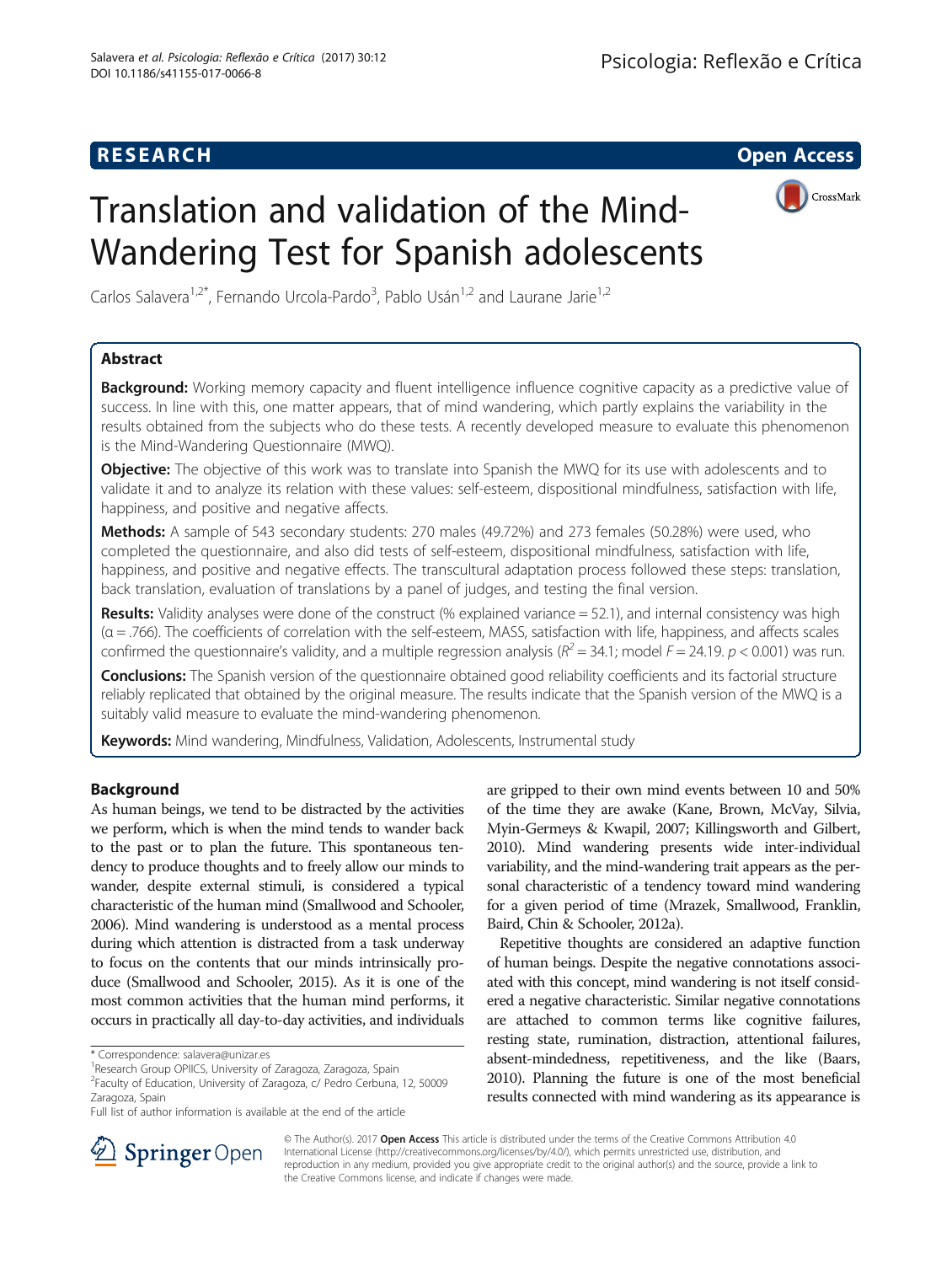associated with thoughts about the future, and not with the past or present (Schooler, Smallwood, Christoff, Handy, Reichle & Sayette, [2011\)](#page-7-0). Thoughts that focus on the future are increased by self-reflection (Smallwood and O'Connor, [2011\)](#page-7-0) and by prioritizing personal goals (Stawarczyk, Majerus, Maj, Van der Linden and D'Argembeau, [2011](#page-7-0)), which is reduced by negative moods (Smallwood and O'Connor, [2011\)](#page-7-0). Along these lines, mind wandering comes over as an adaptive advantage as it can diminish distress by predicting future events to better adapt to one's own environment (Bar, [2009](#page-6-0)). Mind wandering allows information that cannot be analyzed when a stimulus emerges to be systematized because the semantic manipulation of information cannot take place while a stimulus occurs (Binder, Frost, Hammeke, Bellgowan, Rao & Cox, [1999\)](#page-6-0), and is thus associated with effective coping (Greenwald and Harder, [1995\)](#page-6-0) and creativity (Sio and Ormerod, [2009](#page-7-0)). This anticipative capacity and planning of the future allow problems to be creatively solved (Baird, Smallwood, Mrazek, Kam, Franklin & Schooler, [2012](#page-6-0)).

High levels of mind wandering are related with low moods (Killingsworth and Gilbert, [2010\)](#page-6-0) and negative thinking (Smallwood, O'Connor, Sudbery, and Obonsawin, [2007\)](#page-7-0). An increase in negative thoughts in relation to mind wandering has been associated with individual levels of depression (Marchetti, Koster and De Raedt, [2012\)](#page-7-0). This association may be due to mind wandering which, given the spontaneous emergence of thoughts, is associated with paying more attention to one's own thoughts, emotions, and experiences (Smallwood and Schooler, [2015\)](#page-7-0). This marked increase in self-attention may mean being at more risk of self-assessment, which has been associated with negative emotions (Mor and Winquist, [2002\)](#page-7-0). The appearance of repetitive thoughts is relevant for the appearance and maintenance of emotional disorders (Aldao, Nolen-Hoeksema and Schweizer, [2010](#page-6-0)) through brooding and worrying. Although both of these constructs are related with mind wandering, they are considered to semantically differ. Indeed, worrying is defined as expecting possible negative results in the future (Borkovec, Robinson, Pruzinsky and DePree, [1983](#page-6-0)), while brooding is defined as the repetitive response model that involves the constant development of distress symptoms, and of the causes and consequences of distress (Nolen-Hoeksema, Wisco and Lyubomirsky, [2008](#page-7-0)).

Increased mind wandering and paying more attention to one's own thoughts, emotions, and experiences have been related with low levels of self-esteem (Mrazek, et al. [2013](#page-7-0)). Nevertheless, paying more attention to oneself is not necessarily considered a negative activity for self-esteem. So mindfulness is considered a construct that contrasts with mind wandering (Mrazek, Smallwood, and Schooler, [2012b\)](#page-7-0). The mindfulness construct has been defined in many forms, and all its definitions coincide in that it is a

matter of paying intentionally more attention to the present time and not taking a judgemental attitude about experience (Brown and Ryan, [2003](#page-6-0); Germer, [2005;](#page-6-0) Kabat-Zinn, [1990;](#page-6-0) Segal, Williams and Teasdale, [2002](#page-7-0)). This nonjudgemental attitude makes mindfulness appear positively related with self-esteem (Kong, Wang, and Zhao, [2014](#page-7-0); Rasmussen and Pidgeon, [2011](#page-7-0)). In turn, self-esteem is considered a predictor of satisfaction with life (Diener and Diener, [1995](#page-6-0); Mäkikangas and Kinnunen, [2003](#page-7-0)). Hence, the aforementioned factors may be considered modulators in the relation between mind wandering and satisfaction with life.

As no valid scale exists to measure mind wandering, the usual way to assess it involves periodically interrupting individuals while they do a task, and asking them to report the extent to which their attention was related to on-task or on task-unrelated concerns (Mrazek, Smallwood, Franklin, Baird, Chin & Schooler, [2012a\)](#page-7-0). In the last few years, the Mind-Wandering Questionnaire (MWQ) was developed. It is a simple validated tool designed to directly measure mind-wandering trait levels. Its design offers good reliability and validity in both adult and adolescent populations (Mrazek, [2013\)](#page-7-0), and has been validated to Chinese (Luo, Zhu, Ju and You, [2016](#page-7-0)) and Japanese (Kajimura and Nomura, [2016\)](#page-6-0). In Spain, studies have been conducted on mind wandering by electroencephalography in relation to movement (Melinscak, Montesano and Minguez, [2014\)](#page-7-0). However, no references about psychometric studies of the construct are available. For this reason, the objective of this work was to translate into Spanish and to validate the Mind-Wandering Questionnaire and to analyze its relation with the values of self-esteem, dispositional mindfulness, satisfaction with life, happiness, and positive and negative affects among adolescents.

## **Methods**

## Procedure

For the Spanish MWQ adaptation purposes, the following phases were followed:

- a) Translation of the original scale into Spanish by a group of expert researchers in mindfulness.
- b) The translated scale was administered to a sample of 50 people to detect any items that did not work well, and possible difficulties in understanding because items were poorly translated or badly written. No special difficulties were found in either the items or the instrument in general.
- c) The work with the scale centered on the analysis, translation, and validation of the MWQ. The whole study sample ( $N = 543$ ) was recruited from four high school centres.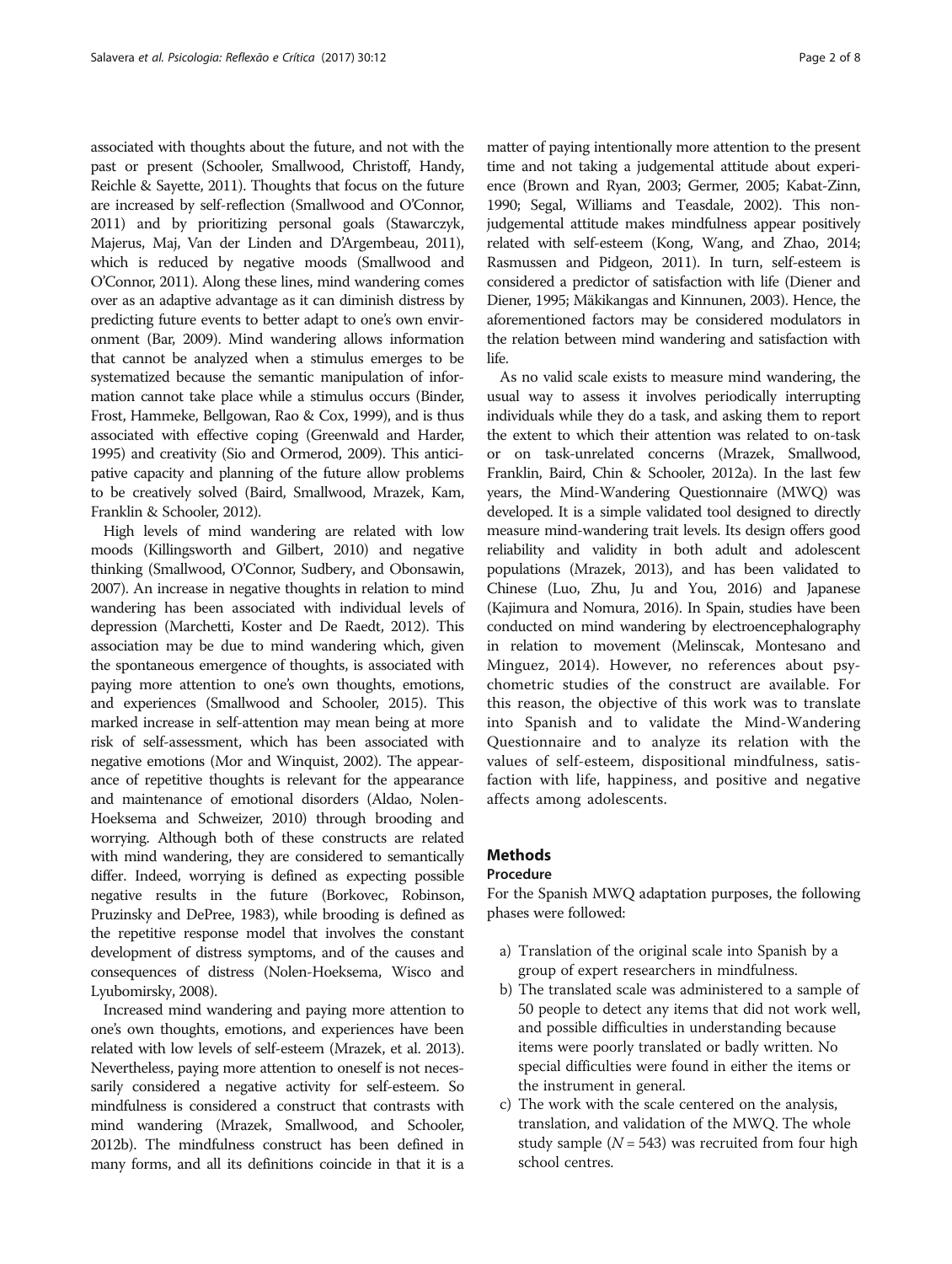

## **Design**

The objective of this research was to validate the MWQ. After finishing the translation processes (Fig. 1), the first step was to study the reliability of the scales. To do this, statistics were obtained as the scale was not adapted to Spanish. This analysis informed us about the value of Cronbach's alpha coefficient of reliability. In this questionnaire, good values were obtained ( $α = .766$ ), which indicates good internal consistency among the scale elements.

## Participants

The research sample comprised 543 secondary students, 270 males (49.72%) and 273 females (50.28%). Subjects voluntarily participated and gave signed informed consents. The ethical norms of the Declaration of Helsinki were respected. The study population's mean age was 17.24 years, and their ages ranged from 16 to 18 years, with a standard deviation of 1.015.

## Measurements

The Mind-Wandering Questionnaire (MWQ) (Mrazek, [2013](#page-7-0)), is a self-report 5-item questionnaire that evaluates the levels of the mind-wandering trait. It is a 6-point Likert-type scale that goes from 1 (almost never) to 6 (almost always). Some item examples are "I have difficulty maintaining focus on simple or repetitive work" or "I do things without paying full attention". The total MWQ score is the sum of the five items within a 5–30 range. After obtaining permission from the author of the MWQ, it was translated. The results and its reliability/ validity are described in later sections of this document.

The Mindful Attention Awareness Scale (MAAS) (Brown and Ryan, [2003](#page-6-0)) is a simple scale that is quickly administered and globally evaluates an individual's dispositional capacity of being alert and aware of the present experience in his/her daily life. MAAS is a 15 item questionnaire that scores on a Likert scale from 1 (almost always) to 6 (almost never). It measures the frequency of the mindfulness state in activities of daily living without having to train subjects. Scores are obtained using the arithmetic mean of all the items, and high scores indicate a greater mindfulness state. In the present study, this scale shows high internal consistency with a Cronbach's alpha coefficient of 0.878.

The Subjective Happiness Scale (Lyubomirsky and Lepper, [1999](#page-7-0)) is an overall measure of subjective happiness that evaluates a molar category of well-being as an overall psychological phenomenon by considering the definition of happiness from the respondent's perspective. It comprises four items with Likert-type responses and is corrected by summing the points obtained and then dividing them by the total number of items. In the present study, this scale shows high internal consistency with a Cronbach's alpha coefficient of 0.845.

The Satisfaction with Life Scale (Diener, Emmons, Larsen and Griffin, [1985\)](#page-6-0) is a 5-item scale that evaluates satisfaction with life. The participants must indicate the extent to which they agree with each statement on a 7 point Likert scale (from  $1 = I$  strongly disagree to  $7 = I$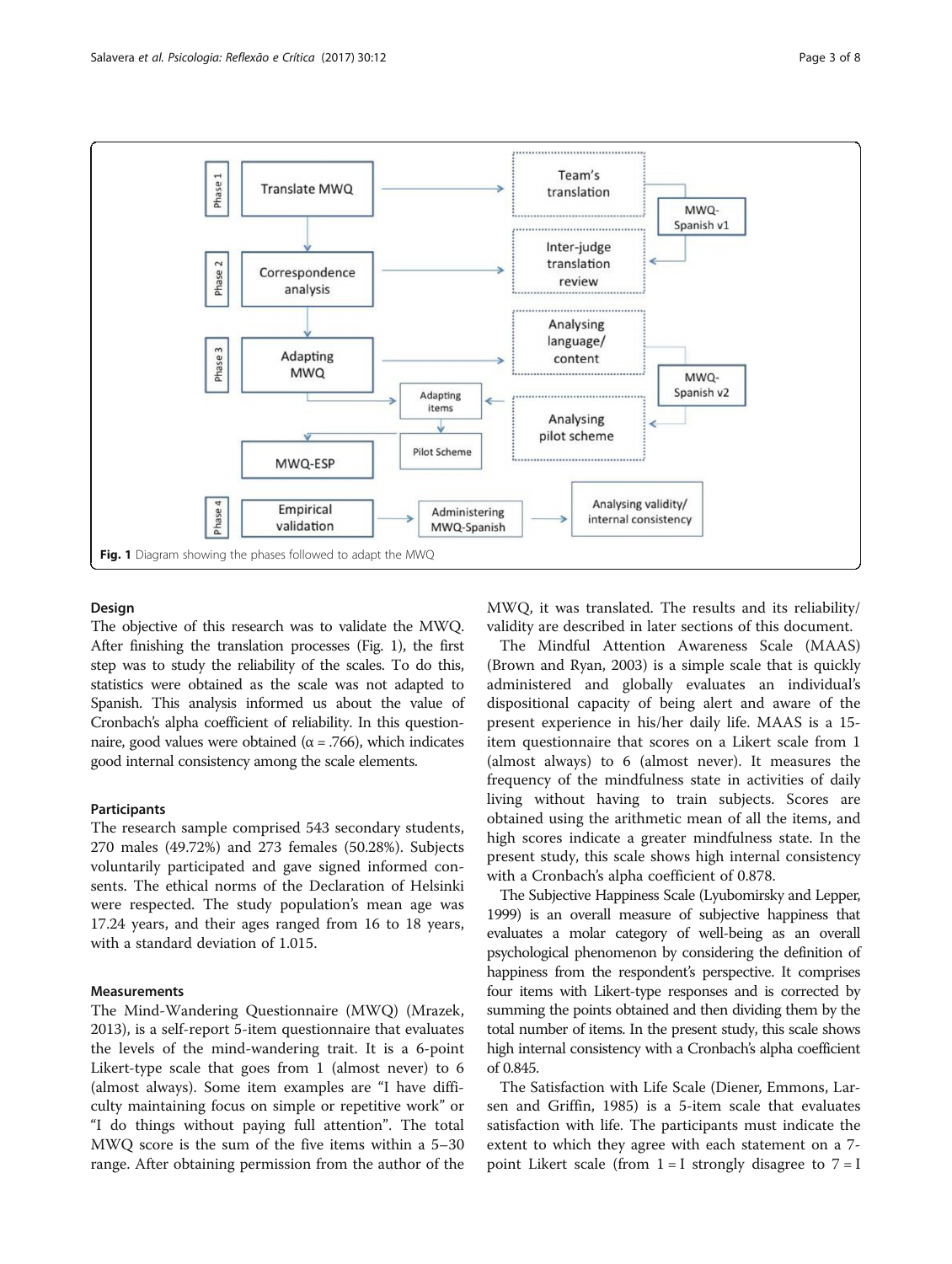strongly agree). Scores may range from 5 to 35 points; higher scores indicate greater satisfaction with life. This scale in this study shows high internal consistency with a Cronbach's alpha coefficient of 0.863.

Rosenberg's Self-esteem Scale (Rosenberg, [1965](#page-7-0)) is self-applied and contains 10 statements of the feelings that each person feels about him/herself; five in the positive sense (items 1, 2, 4, 6, and 7) and five in the negative sense (items 3, 5, 8, 9, and 10). It is a Likert-type scale whose theoretical values fluctuate between 10 (low self-esteem) and 40 (high selfesteem). The Cronbach's alpha obtained by this scale is 0.876.

The PANAS schedule (Watson, Clark and Tellegen, [1988\)](#page-7-0), this being the positive and negative affect schedule (PANAS), includes 20 items, of which 10 refer to positive affects (PA) and 10 to negative affects (NA) on two Likert-type scales. They all refer to the time the scale is answered (right now), with a score from 0 (not at all emotional) to 5 (extremely emotional). This scale shows an alpha of 0.790 for PA and one of 0.874 for NA.

#### Data analysis

The statistical analysis was done using version 22.0 of the SPSS software package for Windows. Factorial analyses were done. By reducing data, this technique is used to explain the variability among observed variables in terms of a smaller number of non-observed variables called factors. The observed variables were modeled as linear combinations of factors, plus error expressions. The intention was to analyze the consistency of the scale factors. In this study, a combination of EFA and CFA was performed. The majority of the studies chose the use of EFA for factor analysis. Others used CFA, for specific hypothesized factor structure proposed in EFA. DeVellis ([2003\)](#page-6-0) suggested the combined use of EFA and CFA for more consistent results on the psychometric indices of new scales. Recently, this suggestion of considering the combined use of EFA and CFA during the evaluation of construct validity of new measures has been approved by other authors, in order to provide more consistent psychometric results (Morgado, Meireles, Neves, Amaral and Ferreira, [2017\)](#page-7-0).

Confirmatory analyses were run with the AMOS program, v24.0, with the study sample to verify if the factorial structure of the Spanish version matched that in the original version. Following the recommendations by Batista and Coenders ([2000\)](#page-6-0), the maximum likelihood estimation method was used rather than the weighted least squares method given the small sample size and few variables involved. As variables were measured at the ordinal level, estimations were

made with polychoric correlations matrices instead of with covariance matrices.

#### Results

## Construct validity

Construct validity was firstly analyzed. Although it is not a factor analysis technique, it was used to factorize the principal components analysis with varimax rotation as it can serve as an exploratory tool. After checking the validity of the factorial analysis with the following criteria: the correlations matrix had a large number of correlations (87.4%) with a value over 0.30, and a determining factor that equaled 0.001. The result of Bartlett's sphericity test showed that the variables were not independent (Bartlett's test = 321.43,  $p < .001$ ). The obtained Kaiser-Meyer-Olkin (KMO) test value for sampling sample adequacy was 0.788. This indicated that the correlations between pairs of variables can be explained by the other variables. All the measures of sampling adequacy (MSA) values were over .78. These values indicated that running a factorial analysis of the correlations matrix was adequate. As Table 1 shows, a factor was obtained with an eigenvalue higher than 1 by assigning the factor an item as a criterion in that which presents a factorial load over 0.40, which explained 52.1% of total variance.

Figure [2](#page-4-0) offers the confirmatory factor analysis (CFA) result of the model generated in the exploratory study, along with the structural equations from the method that obtained the maximum likelihood. This confirmed that the model was adequate because a sustainable model was obtained, which comprised a total of one factor and five indicators (Fig. [2](#page-4-0)). The normalized regression coefficients were statistically significant ( $p < 0.05$ ), with values above 0.5, which indicates that all the indicators satisfactorily saturated with the latent variable.

The different fit indices were suitable for the model's fit. Thus, we can state that the model proposed for the factorial scale structure is sustainable:  $\chi^2(5) = 18.3$ ;  $p = 0.003$ ;  $\chi^2$ /  $gl = 3.7$ ;  $GFI = 0.94$ ;  $AGFI = 0.96$ ;  $CFI = 0.96$ ;  $NFI = 0.94$ ;  $TLI = 0.93; RMSEA = 0.07.90% CI (0.05-0.11).$ 

| <b>Table 1</b> Exploratory factorial analysis |  |  |
|-----------------------------------------------|--|--|
|-----------------------------------------------|--|--|

|                      | Factor 1<br><b>MWQ</b> |
|----------------------|------------------------|
| Item 1               | 0.631                  |
| Item 2               | 0.74                   |
| Item 3               | 0.783                  |
| Item 4               | 0.771                  |
| Item 5               | 0.672                  |
| Eigenvalues          | 2.6                    |
| % explained variance | 52.1                   |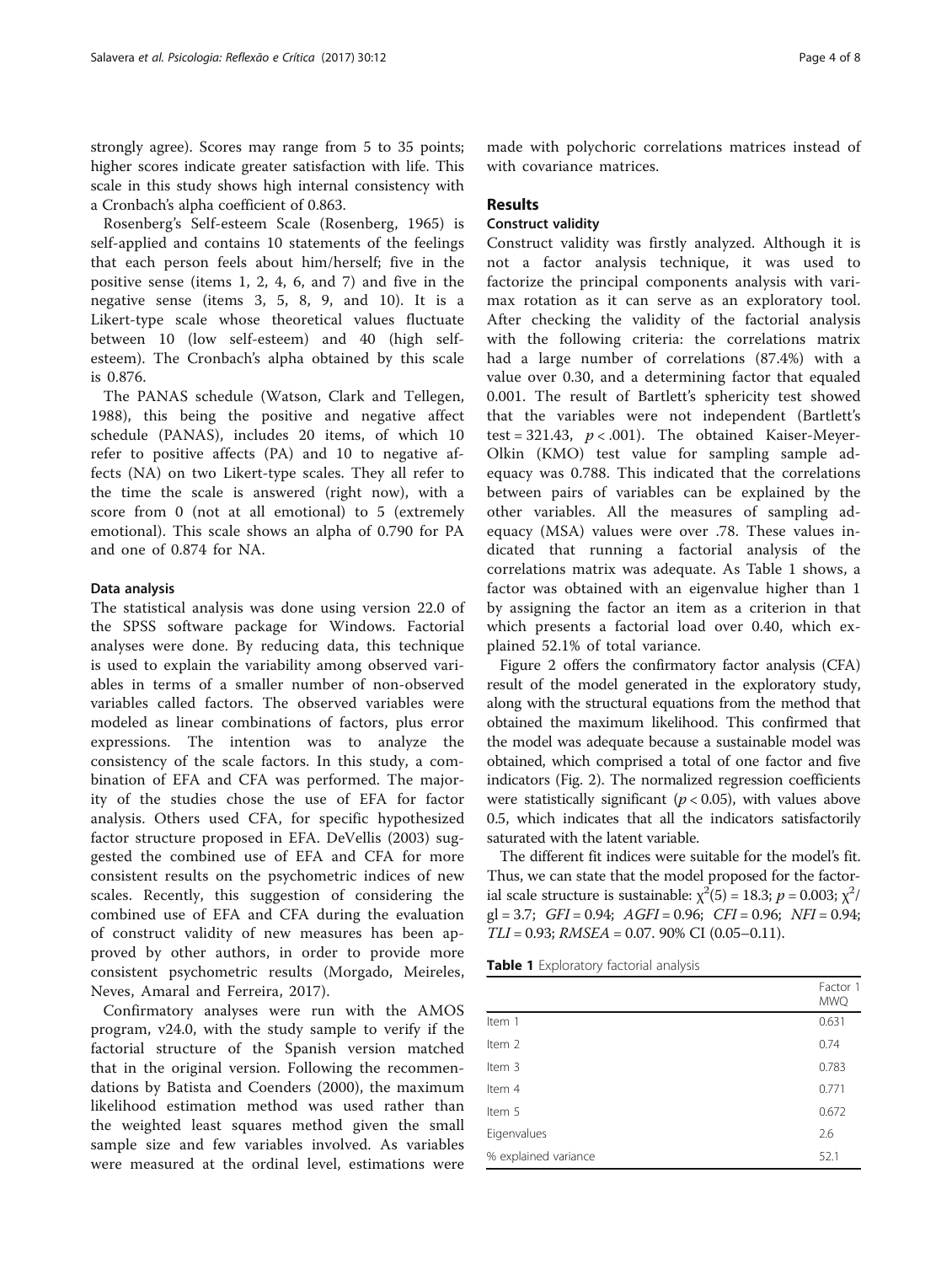<span id="page-4-0"></span>![](_page_4_Figure_1.jpeg)

## Internal consistency

It allowed us to estimate the reliability of the measuring instrument with a set of items expected to measure the same construct or the theoretical dimension. The scale's Cronbach's alpha was higher than 0.75, so it was assumed that the items which comprised the scale measured the same construct and correlated well (Table 2).

## Convergent validity

We also analyzed convergent validity with the other constructs analyzed in this work to test that the constructs expected to be related were indeed related (Table 3).

## Multiple regression analysis

Finally, a multiple regression analysis was performed (Table [4\)](#page-5-0) to analyze the possible relation between the independent variables (self-esteem, MAAS, satisfaction with life, PA, and NA) that act as predictors or explanatory variables, and another independent variable, the MWQ.

Table 2 The internal consistency of the MWQ

| Items             | Mean | SD   | Item-test<br>correlation | Alpha if<br>eliminated | Scale                            |
|-------------------|------|------|--------------------------|------------------------|----------------------------------|
| <b>MWO</b>        |      |      |                          |                        |                                  |
| Item 1            | 258  | 1 23 | $.650**$                 | 0.755                  | Mean $= 2.75$<br>Alpha = $0.766$ |
| Item <sub>2</sub> | 266  | 1.26 | $.742**$                 | 0.713                  |                                  |
| Item 3            | 2.53 | 115  | .758**                   | 0.700                  |                                  |
| Item 4            | 3.06 | 1 25 | $.760***$                | 0.702                  |                                  |
| Item 5            | 292  | 1 29 | $.688**$                 | 0.744                  |                                  |

 $*p < 0.05; **p < 0.01$ 

The MAAS and NA had a significant and negative effect with the MWQ as high values for these variables were associated with low MWQ values. PA had a significant direct effect with the MWQ and the high values of these affects were associated with high MWQ values.

## **Discussion**

The objective of the present study was to translate into Spanish and analyze the psychometric properties of the Mind-Wandering Questionnaire (MWQ) with adolescents. Studies into this construct conducted with adolescent populations are much scarcer than those done with adult populations. Some research works have evaluated mind wandering in adolescent samples by identifying relevant indicators (Luo, Zhu, Ju, and You, [2016;](#page-7-0) Mrazek et al. [2013](#page-7-0)). The results revealed that the Spanish version of the MWQ for adolescents evidences validity and reliability.

Regarding evidence for construct validity, a correlations analysis was firstly done with the five-scale items. The results showed some positive and significant results among

## Table 3 Convergent validity

|                        | Total sample | Males    | Females   |
|------------------------|--------------|----------|-----------|
| Self-esteem            | $-326**$     | $-.365*$ | $-.323**$ |
| <b>MAAS</b>            | $-495**$     | $-448**$ | $-503**$  |
| Satisfaction with life | $-296***$    | $-.300*$ | $-294**$  |
| Happiness              | $-.305**$    | $-299**$ | $-.320**$ |
| Positive affects       | $-.336**$    | $-.344*$ | $-337**$  |
| Negative affects       | $.413***$    | $.483**$ | $.402**$  |
|                        |              |          |           |

 $*p < 0.05; **p < 0.01$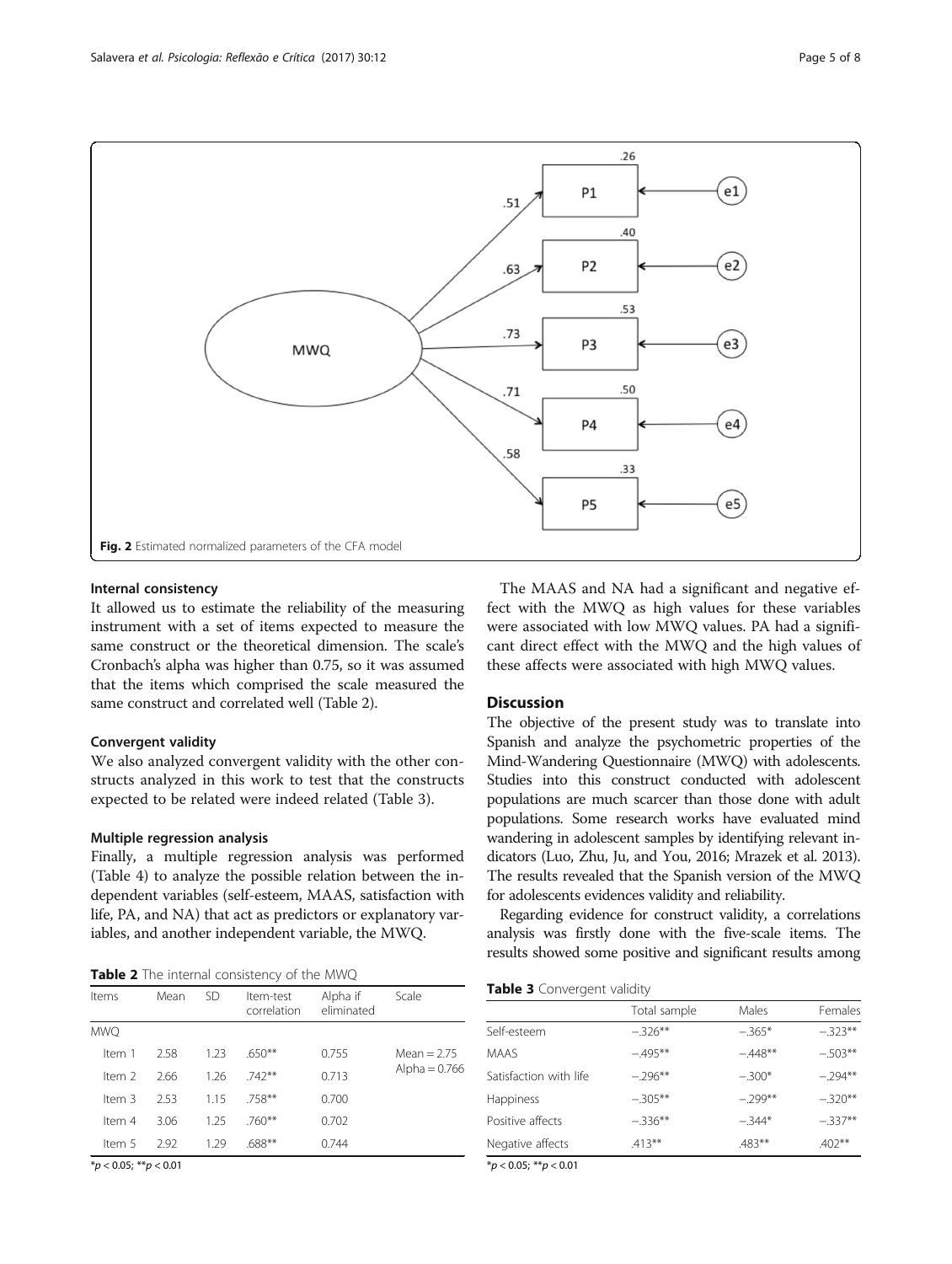<span id="page-5-0"></span>Table 4 Predictors of the MWQ

| Predictors             | B (ET)                          | <b>Beta</b> | t          |
|------------------------|---------------------------------|-------------|------------|
| Self-esteem            | 0.01(0.05)                      | $-0.01$     | $-0.07$    |
| <b>MAAS</b>            | $-2.00(0.28)$                   | $-0.38$     | $-7.11***$ |
| Satisfaction with life | $-0.02(0.26)$                   | $-0.01$     | $-0.08$    |
| <b>Happiness</b>       | 0.04(0.08)                      | 0.04        | 0.52       |
| Positive affects       | $-0.15(0.04)$                   | $-0.21$     | $-3.52**$  |
| Negative affects       | 0.14(0.04)                      | 0.26        | $4.13***$  |
| Adjusted $R^2$ (%)     | 34.1                            |             |            |
| Model                  | $F(6543) = 24.19$ . $p < 0.001$ |             |            |

 $*_{p}$  < 0.05; \*\*p < 0.01; \*\*\*p < 0.01

them, with values above those obtained by Mrazek in 2013. These scores can be accounted for by the homogeneity that occurs in the scores of the variables that make up subjective well-being. Indeed, this situation has led several authors to consider the possible existence of some higher-order construct that covers several of what we now often consider to be synonyms, measured by different scales (e.g., subjective well-being, personal well-being, satisfaction with life, or happiness), which have shown significantly positive and generally high correlations with one another, and apparently overlap. Although these variables have clearly different characteristics, it is generally considered that their respective overall values are equally good indicators of subjective well-being. However, the observed correlations have not been high enough to be able to state that they measure identical constructs (Banati and Diers, [2016](#page-6-0); Casas, Baltatescu, Bertrán, González, and Hatos, [2013](#page-6-0); Diener, et al. [1999;](#page-6-0) Nilsen and Bacso, [2017](#page-7-0)). The scores obtained with the MWQ would indicate that somehow this new construct could form part of subjective well-being.

Secondly, the factorial structure of the MWQ was analyzed by a confirmatory factorial analysis. The results indicated good data fit, which corroborated the scale's dimensional structure, and also coincided with both the initial questionnaire postulates (Mrazek et al., [2013\)](#page-7-0) and the factorial structure obtained in the original questionnaire version. The values obtained for scale reliability through Cronbach's alpha were acceptable in all the items and were similar to those found in not only the original version, but also in subsequent studies conducted in different contexts (Kajimura and Nomura, [2016](#page-6-0); Luo et al. [2016\)](#page-7-0). This could be an indication of the appropriateness of using this scale with an adolescent population. To examine the scale's concurrent validity, the structural equations model was tested, in which it was hypothesized that self-esteem, satisfaction with life, subjective happiness, positive/negative affects, and dispositional mindfulness predicted the results of the mind-wandering phenomenon. Here, gender differences were found as the results for the female participants in the MWQ scale obtained higher correlation indices with the MAAS Scale and PA, while the males' results were higher for selfesteem and NA. This gender discrepancy in the affects themes has already been pointed out by some authors (Salavera, Usán, Antoñanzas, Teruel and Lucha, [2017](#page-7-0)). The multiple regression results showed that happiness, self-esteem, and satisfaction with life did not seem to influence the mind-wandering phenomenon. These three constructs have a lot to do with a person's disposition and with the subjective evaluation of his or her well-being. So up to a point, it would be logical to understand that with a phenomenon like mind wandering, the variables that require greater awareness about the subject's conscience state do not act as predictors, which was the case of the present research. Only PA had a significant and positive effect with the MWQ as high values for PA were associated with high MWQ values. There is an explanation for this as positive affect includes mood states and various emotions with pleasant, almost agreeable, subjective content, and with conditions or events that positively inform about how life is going (Luna, [2012\)](#page-7-0), which falls in line with mind wandering. In the same way, dispositional mindfulness and NA predicted a negative and significant effect with the MWQ as high values for these variables were associated with low MWQ scores, which indicates that despite an increase in emotional regulation skills taking place in adolescence, an increase in negative affect states has also been detected during this life period (Larson, Moneta, Richards and Wilson, [2002\)](#page-7-0). Thus the self-assessments that adolescents make can activate negative emotions, like fear, sadness, or rejection, which would explain why the mind-wandering process correlates inversely with negative affects.

We should, however, point out that the present study has some limitations. Firstly, the evidence found for validity and reliability must be considered provisional as our sample size, especially males, was small. Future studies should verify gender effects with a larger study sample to evaluate the relation of these constructs over the years. Secondly, it would be necessary to test the instrument's factorial structure in different contexts. As future research lines, and like other works (Diener, Suh, Lucas and Smith, [1999](#page-6-0); Hampel and Petermann, [2006](#page-6-0); Mrazek, et al., [2012b](#page-7-0)), we should make an in-depth examination of the interaction among mind wandering, psychological factors, and different life events, and continue to investigate the relation of mind wandering with different subjective wellbeing components (subjective happiness, self-esteem, and satisfaction with life and affects), and consider programs that promote the use of active strategies to enhance personal well-being in adolescents.

## Conclusions

To conclude, our results revealed that the Spanish version of the MWQ for adolescents offers preliminary evidence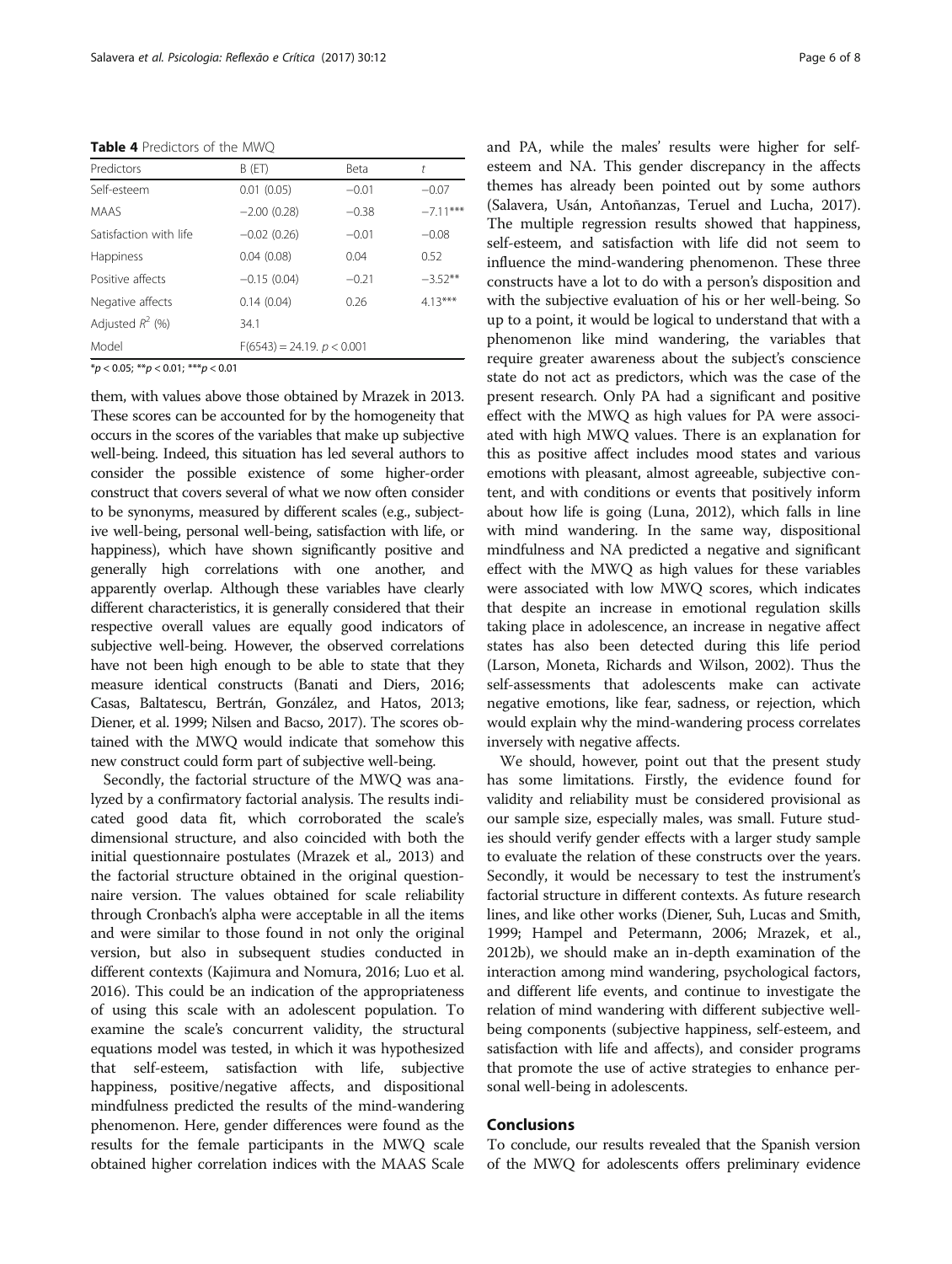<span id="page-6-0"></span>for validity and reliability, and along the same lines as the results obtained in the original version. In addition, this questionnaire could be useful for indirect measurement of the effectiveness of interventions with mindfulness. The inverse relationship found with the MAAS questionnaire (which measures mindfulness-trait) leads us to think that it can serve as an indicator of mind-wandering moments, which will decrease as the practice of mindfulness advances. Therefore, the Spanish version for adolescents may be considered a preliminary adaptation of the original questionnaire version, and the results justify its use for evaluating the mind-wandering phenomenon in the Spanish adolescent population. The present research results encourage us to continue seeking new questions to help us define new tools and methodologies and to find some answers to make progress in building mindfulness practices in adolescents.

## Appendix 1

Mind-Wandering Scale (Mrazek, [2013](#page-7-0))

Cuestionario de vagabundeo de la mente.

Translation Spanish (Salavera, Urcola-Pardo, Usán and Jarie)

- 1. Me resulta difícil mantener la concentración en trabajos sencillos o repetitivos
- 2. Mientras leo, me doy cuenta de que no he estado pensando en el texto y que, por lo tanto, tengo que leerlo otra vez
- 3. Hago las cosas sin prestar total atención
- 4. Me encuentro escuchando a medias al mismo tiempo que estoy pensando en otra cosa
- 5. Me distraigo durante conferencias y presentaciones

#### Acknowledgements

To Michael Mrazek, for his guidance, indications, advice, and help to prepare this work.

To Helen Warburton, for translating this manuscript and for making suggestions and contributions.

This study was performed by Research Group OPIICS (S126) and Parasitology, selfcare and environmental health (B124), University of Zaragoza (Zaragoza, Spain) and was supported by research funds provided by the Department of Science and Technology of the Government of Aragón (Spain) and the European Social Fund.

#### Authors' contributions

CS, FUP, PU, and LJ contributed to the conception and design of the work. CS, FUP, PU, and LJ organized the sample collection and data preparation, performed the data collection, analysis, and interpretation. CS, FUP, PU, and LJ prepared drafts of the article. PU and LJ critically reviewed its comprehensive content. All authors read and approved the final manuscript.

#### Competing interests

The authors declare that they have no competing interests.

#### Ethics and approval and consent to participate

Subjects voluntarily participated and gave signed informed consents. The ethical norms of the Declaration of Helsinki were respected.

## Publisher's Note

Springer Nature remains neutral with regard to jurisdictional claims in published maps and institutional affiliations.

#### Author details

<sup>1</sup>Research Group OPIICS, University of Zaragoza, Zaragoza, Spain. <sup>2</sup>Faculty of Education, University of Zaragoza, c/ Pedro Cerbuna, 12, 50009 Zaragoza, Spain. <sup>3</sup>Faculty of Health Sciences, University of Zaragoza, c/Violante de Hungría, s/n, 50009 Zaragoza, Spain.

#### Received: 28 November 2016 Accepted: 10 May 2017 Published online: 02 June 2017

## References

- Aldao, A., Nolen-Hoeksema, S., & Schweizer, S. (2010). Emotion-regulation strategies across psychopathology: a meta-analytic review. Clinical Psychology Review, 30(2), 217–237. [http://dx.doi.org/10.1016/j.cpr.2009.11.004.](http://dx.doi.org/10.1016/j.cpr.2009.11.004)
- Baars, B. J. (2010). Spontaneous repetitive thoughts can be adaptive: postscript on "Mind Wandering". Psychological Bulletin, 136(2), 208–210. [http://dx.doi.](http://dx.doi.org/10.1037/a0018726) [org/10.1037/a0018726](http://dx.doi.org/10.1037/a0018726).
- Baird, B., Smallwood, J., Mrazek, M. D., Kam, J. W., Franklin, M. S., & Schooler, J. W. (2012). Inspired by distraction: mind wandering facilitates creative incubation. Psychological Science, 23(10), 1117–1122. [http://dx.doi.org/10.1177/](http://dx.doi.org/10.1177/0956797612446024) [0956797612446024](http://dx.doi.org/10.1177/0956797612446024).
- Banati, P., & Diers, J. (2016). Measuring adolescent well-being: National Adolescent Assessment Cards (NAACs). In Innocenti Research Brief (p. 10). Florence: Unicef Office of Research – Innocenti.
- Bar, M. (2009). The proactive brain: memory for predictions. Philosophical Transactions of the Royal Society B-Biological Sciences, 364(1521), 1235–1243. [http://dx.doi.org/10.1098/rstb.2008.0310.](http://dx.doi.org/10.1098/rstb.2008.0310)
- Batista, J. M., & Coenders, G. (2000). Modelos de Ecuaciones Estructurales (Structural Equation Modeling). Madrid: Editorial La Muralla.
- Binder, J. R., Frost, J. A., Hammeke, T. A., Bellgowan, P. S. F., Rao, S. M., & Cox, R. W. (1999). Conceptual processing during the conscious resting state: a functional MRI study. Journal of Cognitive Neuroscience, 11(1), 80–93. [http://dx.](http://dx.doi.org/10.1162/089892999563265) [doi.org/10.1162/089892999563265](http://dx.doi.org/10.1162/089892999563265).
- Borkovec, T. D., Robinson, E., Pruzinsky, T., & DePree, J. A. (1983). Preliminary exploration of worry: some characteristics and processes. Behaviour Research and Therapy, 21(1), 9–16. [http://dx.doi.org/10.1016/0005-7967\(83\)90121-3.](http://dx.doi.org/10.1016/0005-7967(83)90121-3)
- Brown, K. W., & Ryan, R. M. (2003). The benefits of being present. Mindfulness and its role in psychological well-being. Journal of Personality and Social Psychology, 84(4), 822–848. [http://dx.doi.org/10.1037/0022-3514.84.4.822.](http://dx.doi.org/10.1037/0022-3514.84.4.822)
- Casas, F., Baltatescu, S., Bertrán, I., González, M., & Hatos, A. (2013). School satisfaction among adolescents: testing different indicators for its measurement and its relationship with overall life satisfaction and subjective well-being in Romania and Spain. Social Indicators Research, 111, 665–681.
- DeVellis, R. F. (2003). Scale development: theory and applications (2nd ed.). Newbury Park: Sage Publications.
- Diener, E., & Diener, M. (1995). Cross-cultural correlates of life satisfaction and selfesteem. Journal of Personality and Social Psychology, 68, 653–663.
- Diener, E., Emmons, R.A., Larsen, R.J. & Griffin, S. (1985). The Satisfaction with Life Scale. Journal of Personality Assessment, 49, 71–75.
- Diener, E., Suh, E., Lucas, R., & Smith, H. (1999). Subjetive well-being: three decades of progress. Psychological Bulletin, 125, 276–302.
- Hampel, P. & Petermann, F. (2006). Perceived stress, coping, and adjustment in adolescents. Journal of Adolescent Health, 38 (4), 409–415. [http://dx.doi.org/](http://dx.doi.org/10.1016/j.jadohealth.2005.02.014) [10.1016/j.jadohealth.2005.02.014.](http://dx.doi.org/10.1016/j.jadohealth.2005.02.014)
- Germer, C. K. (2005). Mindfulness: what is it? What does it matter? In C. K. Germer, R. D. Siegel, & P. R. Fulton (Eds.), Mindfulness and psychotherapy (pp. 3–27). New York: The Guilford Press.
- Greenwald, D. F., & Harder, D. W. (1995). Sustaining fantasies, daydreams, and psychopathology. Journal of Clinical Psychology, 51(6), 719–726. [http://dx.doi.](http://dx.doi.org/10.1002/1097-4679(199511)51:6%3C719::AID-JCLP2270510602%3E3.0.CO;2-I) [org/10.1002/1097-4679\(199511\)51:6%3C719::AID-JCLP2270510602%3E3.0.CO;2-I](http://dx.doi.org/10.1002/1097-4679(199511)51:6%3C719::AID-JCLP2270510602%3E3.0.CO;2-I).
- Kabat-Zinn, J. (1990). Full catastrophy living. How to cope with stress, pain and illness using mindfulness meditation. New York: Piatkus.
- Kajimura, S., & Nomura, M. (2016). Development of Japanese versions of the Daydream Frequency Scale and the Mind Wandering Questionnaire. Shinrigaku Kenkyu, 87(1), 79–88.<http://dx.doi.org/10.4992/jjpsy.87.14223>.
- Kane, M. J., Brown, L. H., McVay, J. C., Silvia, P. J., Myin-Germeys, I., & Kwapil, T. R. (2007). For whom the mind wanders, and when: an experience-sampling study of working memory and executive control in daily life. Psychological Science, 18(7), 614–621.<http://dx.doi.org/10.1111/j.1467-9280.2007.01948.x>.
- Killingsworth, M. A., & Gilbert, D. T. (2010). A wandering mind is an unhappy mind. Science, 330(6006), 932. [http://dx.doi.org/10.1126/science.1192439.](http://dx.doi.org/10.1126/science.1192439)